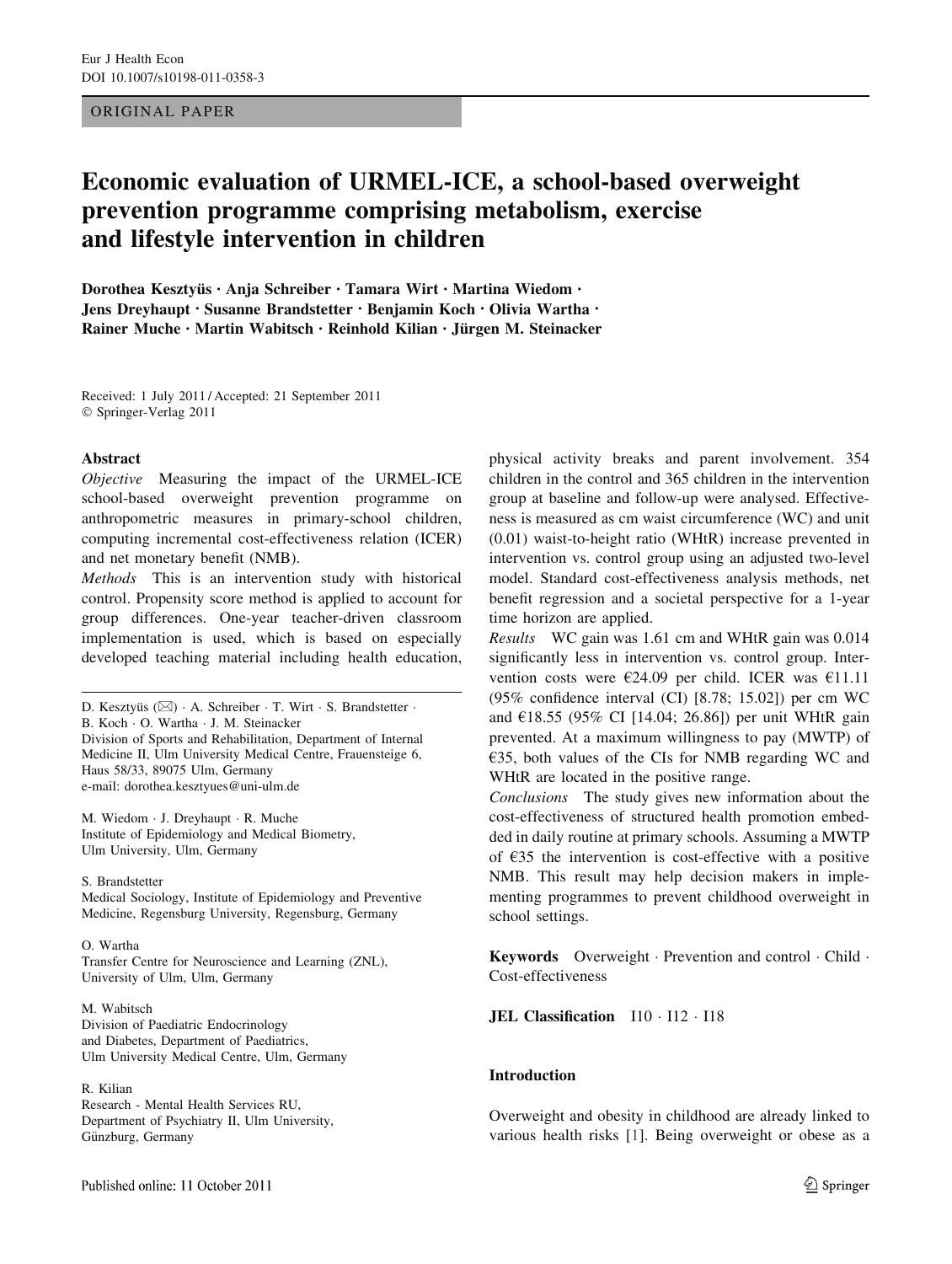child, the likelihood to remain so in adulthood is not negligible, and today's children may have ultimately shorter lives than their parents [\[2](#page-9-0)]. According to the various comorbidities, obesity goes along with higher medical costs, leading to estimations of total annual costs of approximately  $\epsilon$ 32.8 billion in the EU (2002) [[3\]](#page-9-0) and US\$139 billion in the United States (2003) [\[4](#page-9-0)].

Programmes of preventive measures in children and adolescents differ a lot concerning their degree of evaluation, and only few of them are examined towards their costeffectiveness [[5\]](#page-9-0).

Analyses of cost-effectiveness are mainly found in the field of treatment for already apparent overweight or obesity, probably due to the interests of the pharmaceutical industry on one hand and to higher levels of uncertainty concerning primary prevention and subsequent methodological difficulties [\[6](#page-9-0)] on the other hand.

The latest review of recent research on economic evaluation of preventive measures by John et al. [[7\]](#page-9-0) identifies four studies published in 2008–2009. Two of them were taken from the ACE-Obesity (Assessing Cost-effectiveness in Obesity) Project, and thereof, the most cost-effective intervention was the reduction in TV advertising of energydense, nutrient-poor food and beverages, while the other programme exceeded the usual threshold values of costeffectiveness. According to John et al., the APPLE (A Pilot Program for Lifestyle and Exercise) Project conducted in New Zealand was an economically inferior project concerning the changes in health-related quality of life as primary outcome variable. The fourth study, the FitKid school-based obesity prevention study carried out in Augusta, GA, USA, was successful but with limited meaning, because of the usage of an intermediate outcome measure. But since successful studies on overweight prevention programmes in children are rare and the epidemic is getting worse, we are not in the convenient situation to push aside studies with intermediate outcome measures.

The URMEL-ICE programme [[8,](#page-9-0) [9](#page-9-0)] was designed from a synthesis of components taken from successful interventions. Even though intermediate outcome measures are used, the purpose of this article is to show the cost-effectiveness and the simplicity of this intervention to help decision makers find an effective and simple way to take action against the growing threat of obesity.

# Participants and methods

# Overview of the URMEL-ICE study

URMEL-ICE stands for Ulm Research on Metabolism, Exercise and Lifestyle Intervention in Children. The basic study was a school-based, cluster-randomized intervention

trial conducted in the region of Ulm, Germany. In close temporal proximity, the intervention was implemented in the Bavarian county of Günzburg, located in immediate neighbourhood to Ulm. The main difference between the two studies is that all cost data in association with the intervention were collected in Günzburg, while a control group was missing. The intervention in Günzburg was initiated by the district administration and the local community foundation and aimed at the benefit of all children in the county; therefore, a control group was not desired.

For both parts, approval was obtained from the Ethics Committee of the Ulm University, and parents were asked for their written informed consent.

Figure [1](#page-2-0) shows a flowchart with the number of participants, for both intervention and control group, and the final number of participants included in the data analysis. Two schools in Günzburg failed to complete baseline measurements. Reasons for loss to follow-up were removals, repeating 2nd grade and sick leave.

In a previous article, the effects of the basic intervention study on children's BMI and other measures of fat mass were summarized (Brandstetter, Klenk, Berg et al. under revision). Data of 945 children (16 intervention schools:  $n = 495$ ; 16 control schools:  $n = 450$ ) were analysed. Multivariate analyses adjusted for baseline values showed no statistically significant effect of the intervention on BMI, but on waist circumference  $(-0.85, 0.95\%)$  confidence interval (95% CI):  $-1.59$  to  $-0.12$ ) and subscapular skinfold thickness  $(-0.64 \ (95\% \ CI): -1.25 \ to \ -0.02)$ ). After additional adjustment for individual time lag between baseline and follow-up, these effects were reduced in the total group to  $-0.60$  (95% CI:  $-1.25$  to 0.05) and  $-0.61$  $(-1.26 \text{ to } 0.04)$ , respectively.

# Intervention

The URMEL-ICE intervention is aiming at primaryschool children in their second grade. To ensure feasibility of the programme, scientists of different disciplines were supported by experienced school teachers. The sodeveloped lecture material is integrated into the usual curriculum and does not require additional lessons. Three crucial risk factors for childhood overweight and obesity are addressed by the intervention: physical activity, con-sumption of sweetened beverages, and media use [\[10](#page-9-0)]. The intervention consists of 28 units for regular teaching time spread over 36 weeks in one school year, regular activity breaks, 6 family homework assignments that have to be completed by the children and their parents and information material for parents. Teachers were trained in 3 courses by a scientific coordinator to familiarize themselves with the material and the implementation of the intervention.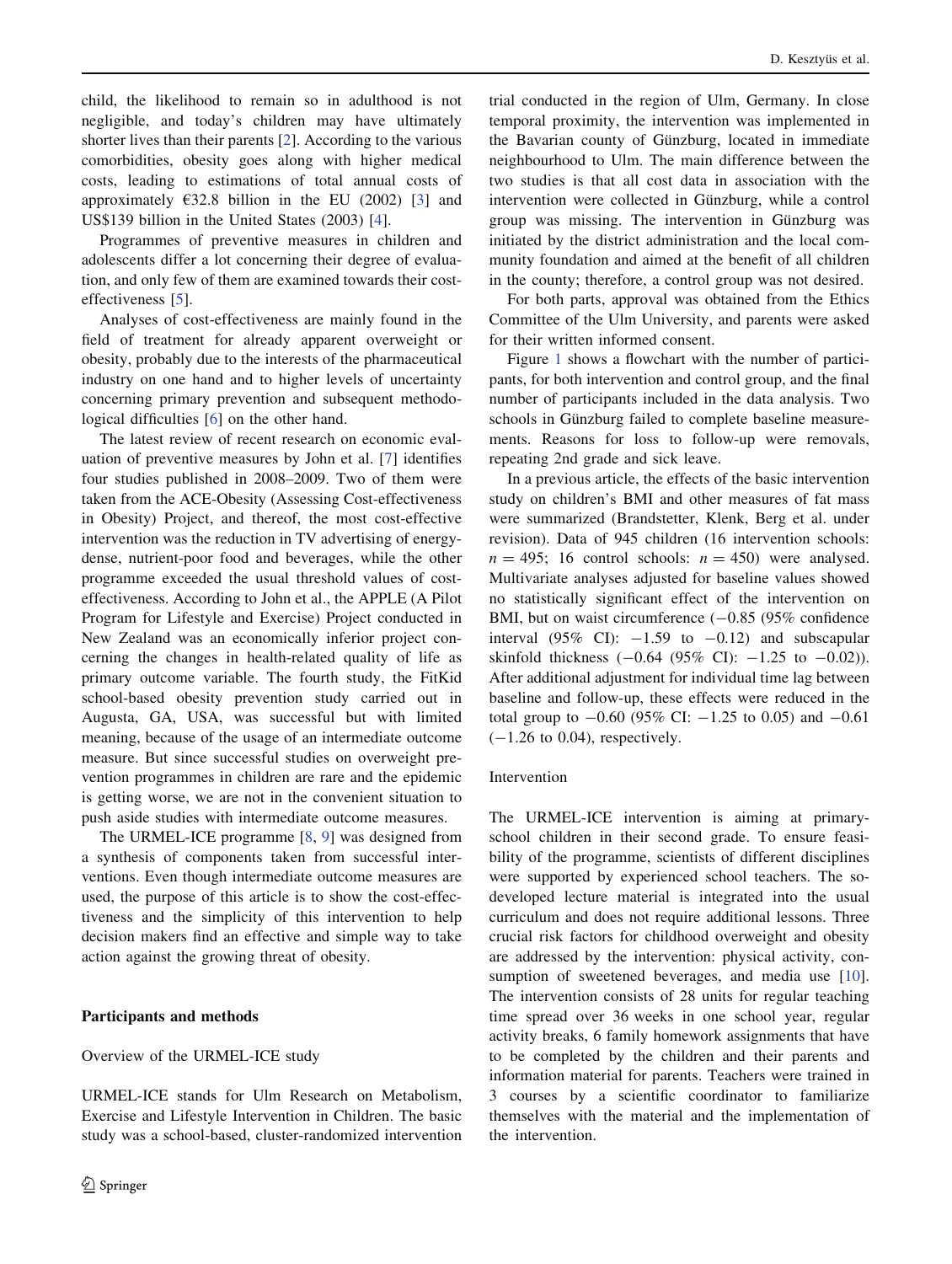<span id="page-2-0"></span>

Fig. 1 Flowchart for the participation and analysis in URMEL-ICE

## Data collection

Data collection included anthropometric measurements of the children in a standardized manner and self-administered questionnaires for the parents. The baseline data collection T0 in the control group in Ulm took place at the end of grade 1 and the beginning of grade 2 from May to October 2006, and the follow-up data collection T1 one year later from September to December 2007. Data collection at T0 in the intervention group in Günzburg was completed in October 2008 with the beginning of the grade 2, and follow-up assessment T1 in October 2009 at the beginning of grade 3. All data were checked for their plausibility.

# Questionnaires and derived variables

Parents received a self-completion questionnaire, inter alia capturing data about early childhood and nutrition, physical activity patterns and media use of the child.

The parental level of education and migration background were assessed, and parental body mass index (BMI) was computed as weight (kilogram) divided by height (meter) squared, as self-reported in the questionnaires, and categorized as overweight  $(BMI > 25.0)$  and obesity  $(BMI > 30.0)$ , according to the international classification of the World Health Organization (WHO) [\[11](#page-9-0)].

Teachers of the intervention group in Günzburg were asked to fill in weekly questionnaires, recording their labour input to prepare the lessons. 32 of the participating 43 teachers documented their labour input, resulting in a response rate of 74%.

# Anthropometric measurements

Anthropometric measurements were taken by trained staff according to a standardized protocol. Children were examined in underwear without shoes. Height was measured to the nearest 0.1 cm (Ulm Stadiometer, Busse Design, Ulm, Germany). Weight was measured to the nearest 0.1 kg using calibrated and balanced portable digital scales (Seca, Hamburg, Germany).

Children's BMI was computed as weight (kilogram) divided by height (meter) squared, and overweight and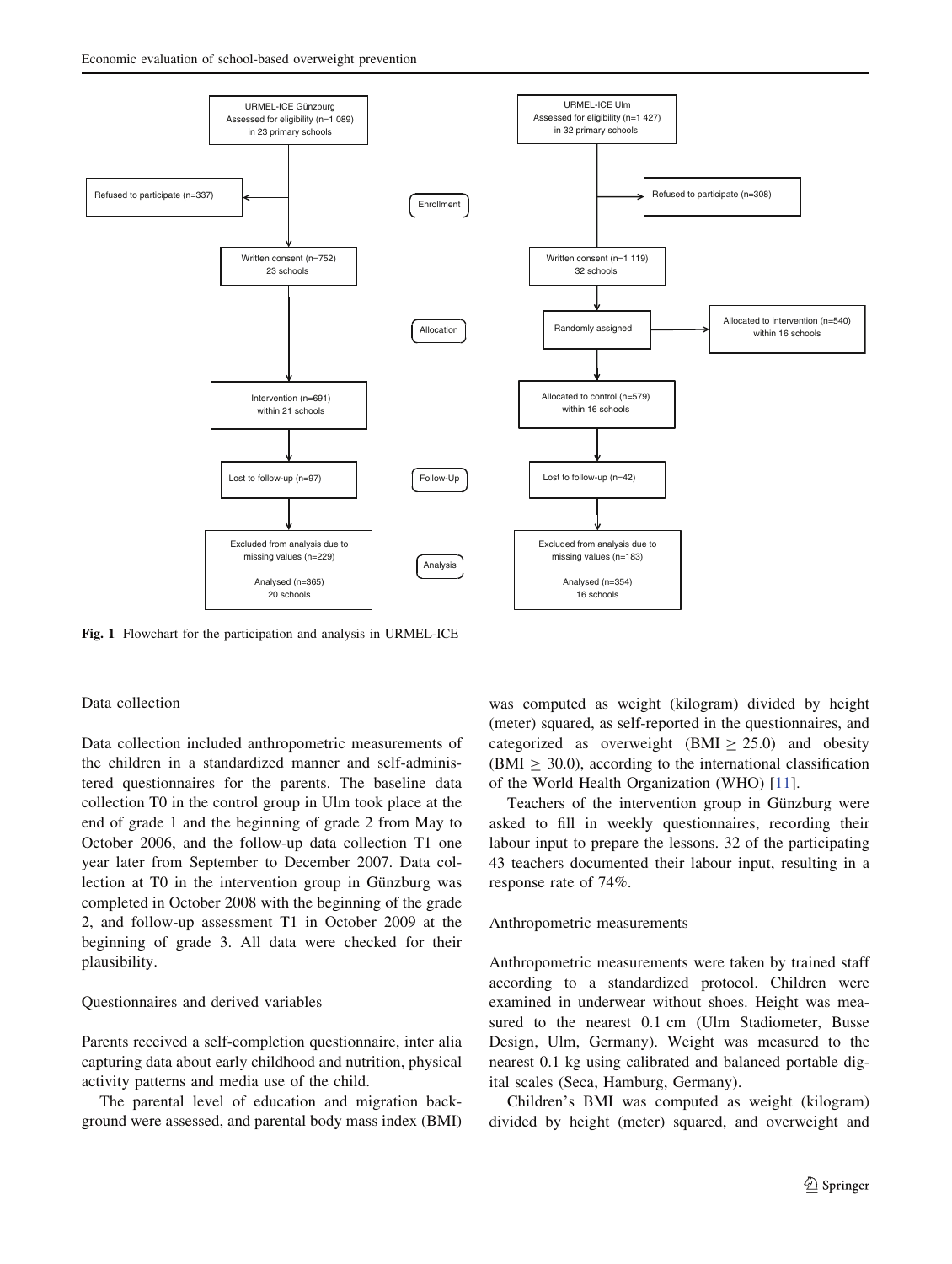<span id="page-3-0"></span>obesity were defined using the cut-off points recommended by the International Obesity Task Force (IOTF) [\[12](#page-9-0)].

Waist circumference (WC) was measured twice to the nearest 0.1 cm at umbilicus level, using an executive diameter tape (Seca, Hamburg, Germany), calculating the average for the analysis. WC  $\geq$  50th and WC  $>$  90th percentile were defined according to the German data presented by Schwandt et al. [[13\]](#page-9-0). Waist-to-height ratio (WHtR) was calculated by the ratio of WC, and height in centimetres and participants with WhtR  $\geq 0.5$  were determined. Individual WHtR, WC and BMI differences were computed. WHtR differences were multiplied by  $10<sup>2</sup>$ to facilitate comparability, so one unit in the economic analysis represents 0.01 WHtR.

In the Ulm control group, individual time lag between baseline and follow-up was registered. Because of the narrow time frame of the measurements in the Günzburg intervention group, a due date for each measurement T0

and T1 was set, and the time interval between these due dates was defined as reference.

## Statistical analyses

Imbalances between the Günzburg intervention and the Ulm control group baseline data were analysed using the Wilcoxon test for continuous data and the Fisher exact test for categorical data.

To settle these group differences and to adjust for the missing randomization, a propensity score was computed for each participant, including all variables listed in Table 1, except the outcome variables (anthropometric measurements of the children). Propensity score was included as an explanatory variable in the regression model. By using the propensity score method, an almost unbiased estimate of the intervention effects can be achieved with balancing the covariates [\[14](#page-9-0), [15](#page-9-0)].

Table 1 Baseline characteristics of URMEL-ICE participants

|                                                  | <b>Missings</b> | Intervention ( $n = 691$ ) | Control ( $n = 574$ ) | $P$ -value |
|--------------------------------------------------|-----------------|----------------------------|-----------------------|------------|
| Boys, $n(\%)$                                    | $\mathbf{1}$    | 361 (52.3)                 | 294 (51.2)            | 0.73       |
| Age, years [m (SD)]                              | 8               | 7.64(0.60)                 | 7.53(0.48)            | < 0.01     |
| Migration, $n$ (%)                               | 4               | 165(24.0)                  | 221 (38.5)            | < 0.01     |
| Anthropometric measures                          |                 |                            |                       |            |
| BMI, $\text{kg/m}^2$ [m (SD)]                    | 18              | 15.56 (2.62)               | 16.22(2.11)           | 0.06       |
| $WC$ , cm $[m (SD)]$                             | 29              | 59.70 (7.40)               | 59.18 (6.41)          | 0.63       |
| WHtR $m(SD)$                                     | 21              | 0.47(0.05)                 | 0.47(0.04)            | 0.72       |
| Overweight, $n$ (%)                              | 29              | 127(18.5)                  | 83 (15.1)             | 0.12       |
| Obesity, $n$ (%)                                 | 29              | 36(5.3)                    | 19(3.5)               | 0.13       |
| Maternal attitude                                |                 |                            |                       |            |
| Smoking during pregnancy, $n$ (%)                | 17              | 97 (14.2)                  | 73 (12.9)             | 0.51       |
| Breastfeeding, $n$ (%)                           | 23              | 456 (68.6)                 | 469 (83.2)            | < 0.01     |
| Parental characteristics                         |                 |                            |                       |            |
| Maternal education >10 years, $n$ (%)            | 28              | 130 (19.3)                 | 191 (33.9)            | < 0.01     |
| Paternal education >10 years, $n$ (%)            | 75              | 175 (27.2)                 | 226(41.4)             | < 0.01     |
| Maternal BMI, $\text{kg/m}^2$ [m (SD)]           | 59              | 24.21 (4.53)               | 23.87 (4.40)          | 0.08       |
| Paternal BMI, $\text{kg/m}^2$ [m (SD)]           | 128             | 26.19 (3.43)               | 26.16 (3.62)          | 0.61       |
| Maternal overweight, $n$ (%)                     | 59              | 224 (34.6)                 | 175 (31.4)            | 0.24       |
| Paternal overweight, $n$ (%)                     | 128             | 369(61.1)                  | 315(59.1)             | 0.50       |
| Lifestyle characteristics                        |                 |                            |                       |            |
| Watching TV $\geq$ 1 h on weekdays, <i>n</i> (%) | 22              | 294 (43.1)                 | 244 (43.6)            | 0.86       |
| Watching TV $\geq$ 1 h on weekends, <i>n</i> (%) | 31              | 564 (83.8)                 | 430 (76.7)            | < 0.01     |
| Club sports <1 time a week, $n$ (%)              | 77              | 188 (29.2)                 | 159 (29.2)            | 1.00       |
| Nonclub sports <1 time a week, $n$ (%)           | 132             | 214 (34.8)                 | 150(29.0)             | 0.04       |
| Consumption of soft drinks $\geq$ 3 times a week |                 |                            |                       |            |
| At school, $n(\%)$                               | 142             | 98 (16.3)                  | 73 (14.0)             | 0.32       |
| At home, $n$ (%)                                 | 60              | 189 (29.1)                 | 146(26.3)             | 0.27       |
| No breakfast before school, $n$ (%)              | 14              | 91 (13.3)                  | 77(13.6)              | 0.93       |
| Time difference T0-T1, m (SD)                    | 67              | 0.0                        | 84.2 (67.15)          | < 0.01     |

m mean, SD standard deviation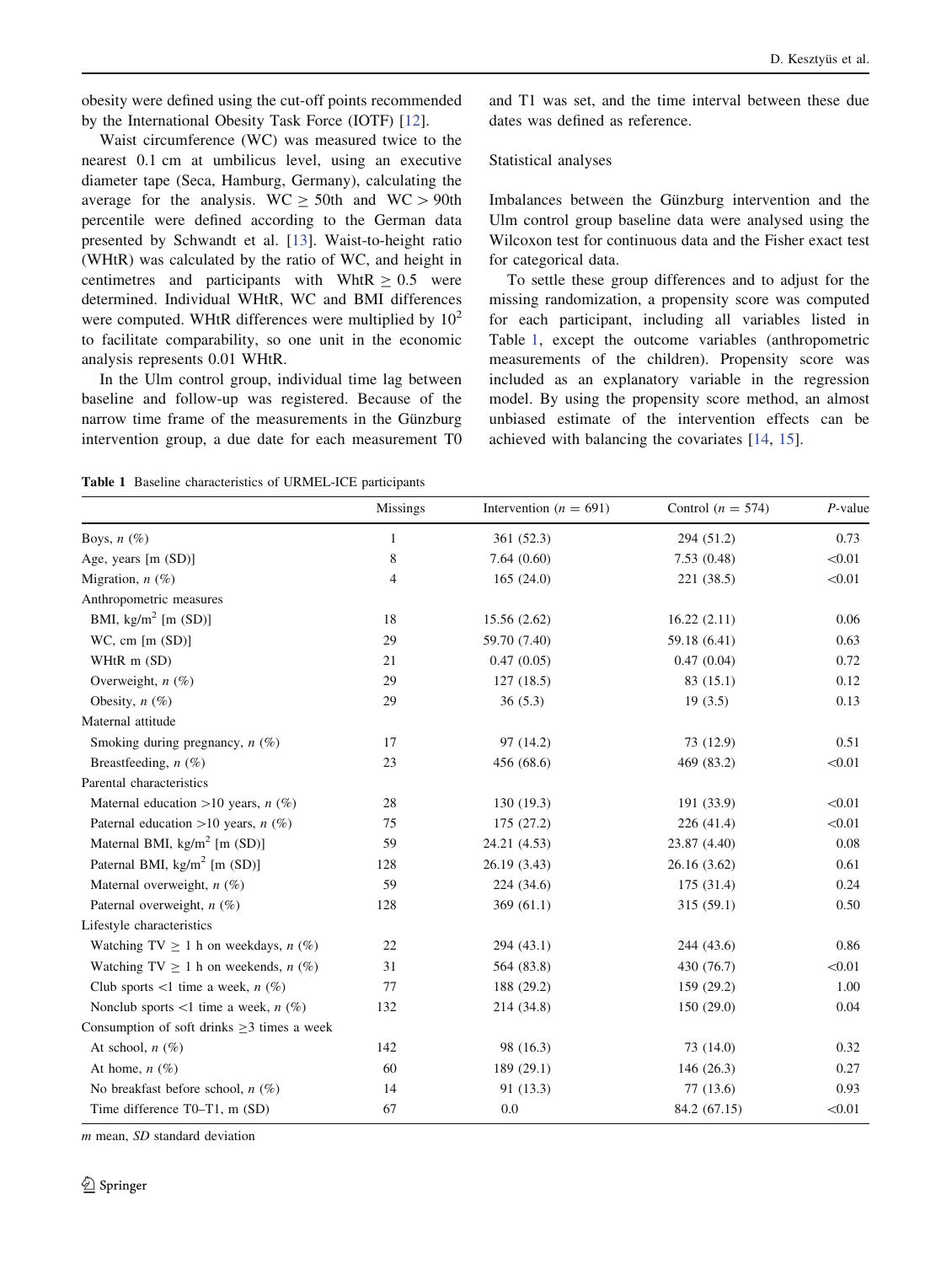Individual differences between T0 and T1 in BMI, WC and WHtR were the main outcome measures. To determine the intervention effects on these outcome measures, the clustering in schools was taken into account by computing a two-level model with adjustment on propensity score and the respective baseline value.

All above-mentioned analyses were carried out with SAS 9.2 (SAS Institute, Cary, NC, USA). A P-value less than 0.05 was considered as significant.

# Assessment of intervention costs

A social perspective was used including all costs that were directly incurred by the intervention. All prices were real market prices, and the reference year was 2008 corresponding to the year of the Günzburg intervention.

All costs associated with the programme delivery were assessed at the time of incurrence. Costs for the development of the intervention materials as well as costs for the scientific evaluation were not included, and only costs that would incur with a repeated implementation, as described by McAuley et al. [\[16](#page-9-0)], were to be assessed.

Average costs for hourly wages of primary-school teachers were estimated using data from official statistics of the state of Bavaria [\[17](#page-10-0), [18\]](#page-10-0). Classroom time was not included in the intervention costs because no additional time was needed for the implementation, but the time teachers spent on preparing the lessons with the intervention materials and the time teachers were trained by the scientific coordinator were counted.

Costs of the scientific coordinator for the training and support of the teachers were included, and together with the costs for the printed material, copies and postal charges were added up to the fixed costs.

All costs were summed up and computed to costs per class and then divided by the number of pupils in the respective class at T0, assuming that all children were reached by the intervention. This computation leads to an individual cost parameter per participant, which was used for the bootstrapping procedure.

No discounting was applied due to the relatively short intervention period of 1 year.

# Cost-effectiveness analysis

Standard methods of cost-effectiveness analysis were applied. All cost-effectiveness analyses were carried out with Stata 11 (StataCorp LP, College Station, TX, USA), the mainly used modules bscer.do and bsceaprogs.do provided by Glick et al. [[19\]](#page-10-0) in the Internet. Net benefit regression was computed with SAS 9.2 (SAS Institute, Cary, NC, USA).

ICER, NMB and CEAC were computed on the basis of a bootstrap sample derived from the data of the individual cost parameter per participant as described above and the unadjusted individual effect parameter WC and WHtR, respectively.

The ICER is defined as the ratio of net intervention costs and net intervention effects, with  $C_I$  representing the average costs per participant in the intervention group and  $C<sub>C</sub>$  the average costs per participant in the control group, which in this scenario equals null:

$$
ICER: \frac{C_I - C_C}{E_I - E_C} = \frac{\Delta C}{\Delta E}
$$

Likewise,  $E_I$  and  $E_C$  represent the average effects in their respective group.

The MWTP stands for the resources society is willing to sacrifice in order to obtain a given benefit. In cost-effectiveness analysis, this threshold is represented by  $\lambda$ . To transform health effects in monetary terms, net monetary benefit is calculated:

# $NMB = \lambda * \Delta E - \Delta C$

In case NMB  $> 0$ , this is to be considered as positive [\[20](#page-10-0)]. The graphical representation of the acceptance of the intervention in dependency on the MWTP is illustrated by the cost-effectiveness acceptability curve (CEAC), a further method to specify the uncertainty in estimates of costeffectiveness [\[21](#page-10-0)].

Finally, net benefit regression combines cost-effectiveness methodology with statistical advances of regression analysis, like covariate adjustment [[22](#page-10-0)], which means in this case propensity score adjustment.

#### Missing data, censoring

Common to observational studies is the problem of missing data and loss to follow-up censoring. To examine baseline differences between lost to follow-up records and records used in the analyses, the Wilcoxon test for continuous data or the Fisher exact test for categorical data were used. The same applies for differences between records excluded due to missing values and records used for analyses.

#### Sensitivity analysis

The number of parameters that could enter a sensitivity analysis is restricted. Since the examination of cost-effectiveness was conducted with real world data and no modelling was applied, variables for sensitivity analysis are mainly the respective differences in costs and effects.

All costs were precisely collected along the trial, and there remains only a small possibility for variation (teachers individual working time to prepare the lessons), and no discount rate was used. The remaining variable of interest for sensitivity analysis is the difference in effects,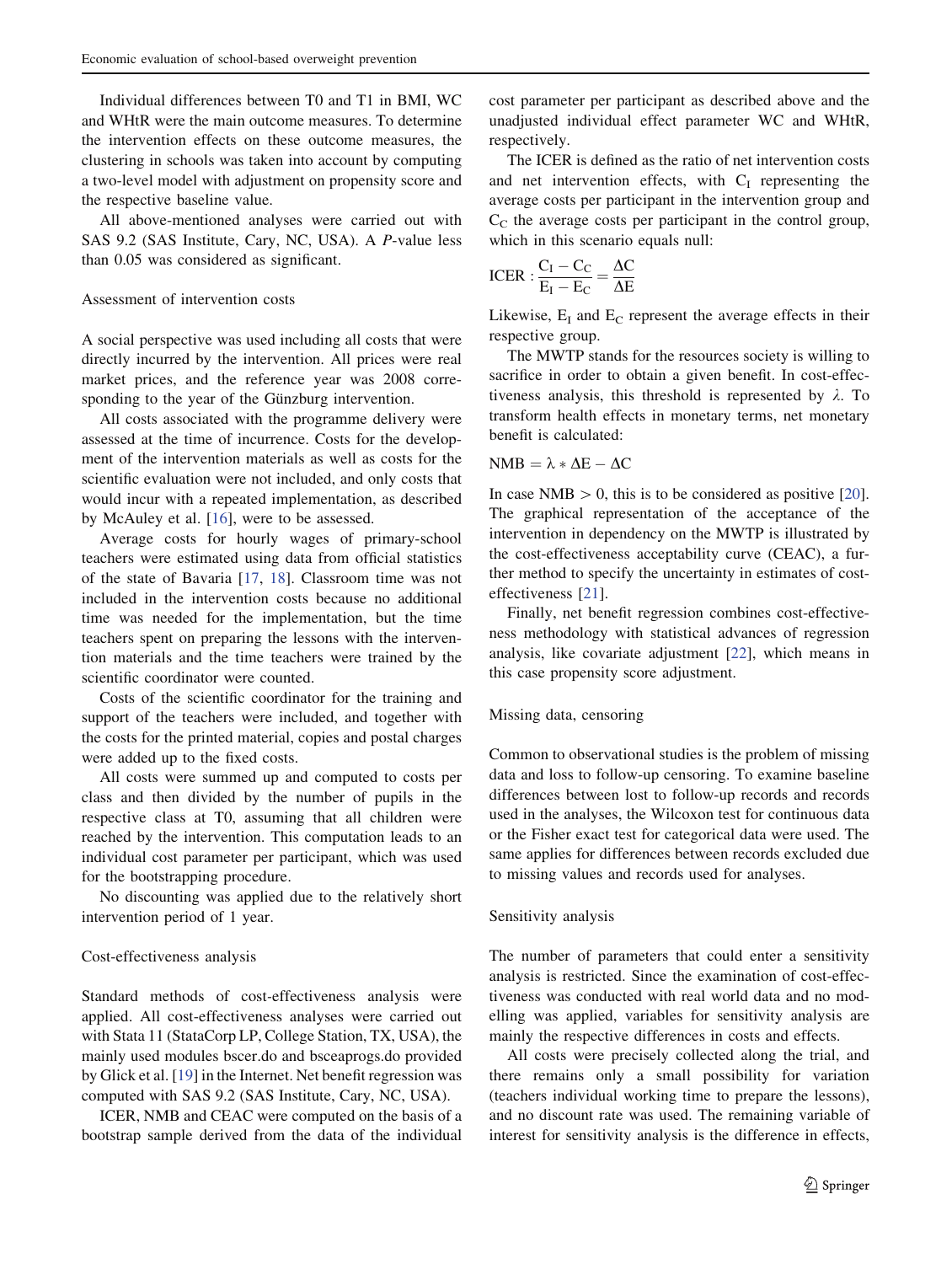whose influence on cost-effectiveness shall be tested at a 10, 20 and 30% lower value.

# Results

Characteristics of the participants in intervention and control group at baseline are presented in Table [1](#page-3-0). From a total of 1, 265 children at baseline, 655 (51.8%) were boys and 610 (48.2%) were girls, with no significant difference between the groups. Anthropometric baseline data showed no significant differences.

## Loss to follow-up, missing data

Participants who were lost to follow-up were older (Günzburg) or boys (Ulm), had higher BMI and WHtR (Günzburg) or lower BMI (Ulm), more often had a migration background (Ulm), consumed more soft drinks at school (Günzburg) and watched TV more frequently on weekdays (Ulm). Their mothers smoked more often during pregnancy (Günzburg).

Participants who were excluded from the analysis due to missing values more often had a migration background (Ulm, Günzburg), more often were obese (Günzburg), less often had breakfast before school (Ulm), watched TV more frequently on weekdays (Ulm, Günzburg) and consumed more soft drinks at home (Ulm). Fathers (Ulm) or mothers (Günzburg) had lower levels of education, and mothers smoked more often during pregnancy (Ulm).

# Intervention effects

For children in the intervention group, the unadjusted relative risk (RR) for incident overweight at follow-up (T1) was 0.66 (95% confidence interval (CI) [0.39; 1.14]). The unadjusted RR for incident WHtR  $\geq 0.5$  at T1 was 0.51 (95% CI [0.29; 0.90],  $n = 1,077$  and for incident  $WC > 90$ th percentile was 0.44 (95% CI [0.21; 0.90],  $n = 1,085$ . All available data from the participants at follow-up ( $n = 1,131$ ) were used for these calculations.

Table 2 shows mean values and standard deviations of the unadjusted outcome variables at baseline and followup, plus the respective means of differences between T0 and T1, for both the control and the intervention group.

Table [3](#page-6-0) shows results of the two-level analysis in consideration of the clustering in schools for the outcome variables. After adjusting for propensity score, BMI lost its significance, while WC and WHtR remained significant.

Subgroup analyses for participants divided by the 50th percentile of WC showed greater values of effects for those in the upper part.

#### Costs

There were 81 of total 365 records of pupils with missing data for the individual time investment of their teachers. Since these records did not differ significantly from the others concerning outcome variables and covariates, it was decided to keep them in the analyses also because cost data were not missing completely, but only partly. These missing data were imputed from the mean value of the working time invested by teachers to prepare the lessons (6.67 h).

Costs are described in Table [4](#page-6-0). In the economic evaluation, these costs had to be compared to null costs in the control group.

# ICERs

Nonparametric bootstrap method with 4, 000 drawings for WC and WHtR, respectively, leads to following ratios of costs and effects:

- 1. WC ICER:  $\frac{24.091}{2.168}$  = €11.11 per cm 95% CI [8.78; 15.02]
- 2. WHtR ICER:  $\frac{24.091}{1.299}$  = €18.55 per unit 95% CI [14.04; 26.86]

Figure [2](#page-6-0) shows the graphical representation of the bootstrap distribution for WC in the cost-effectiveness plane with a clear limitation to the northeast quadrant, and the same applies for WHtR.

Table 2 Unadjusted values of outcome variables at baseline (T0) and follow-up (T1)

|                | <b>Table 2</b> Chaqued values of outcome variables at baseline (10) and follow up (11)<br>Günzburg intervention<br>$(n = 365)$<br>Mean $(SD)$ |                | Ulm control<br>$(n = 354)$<br>Mean $(SD)$ |                |                |               |
|----------------|-----------------------------------------------------------------------------------------------------------------------------------------------|----------------|-------------------------------------------|----------------|----------------|---------------|
|                | T0                                                                                                                                            | T1             | $T1-T0$                                   | T <sub>0</sub> | T1             | $T1-T0$       |
| BMI $(kg/m^2)$ | 16.328 (2.135)                                                                                                                                | 16.776 (2.420) | 0.485(0.976)                              | 16.135(1.923)  | 16.941 (2.349) | 0.856(0.954)  |
| $WC$ (cm)      | 59.174 (6.560)                                                                                                                                | 60.690 (7.198) | 1.524 (3.897)                             | 58.981 (5.981) | 62.658 (7.448) | 4.407 (4.242) |
| WHtR           | 0.471(0.057)                                                                                                                                  | 0.465(0.056)   | $-0.007(0.031)$                           | 0.470(0.048)   | 0.475(0.055)   | 0.008(0.030)  |

SD standard deviation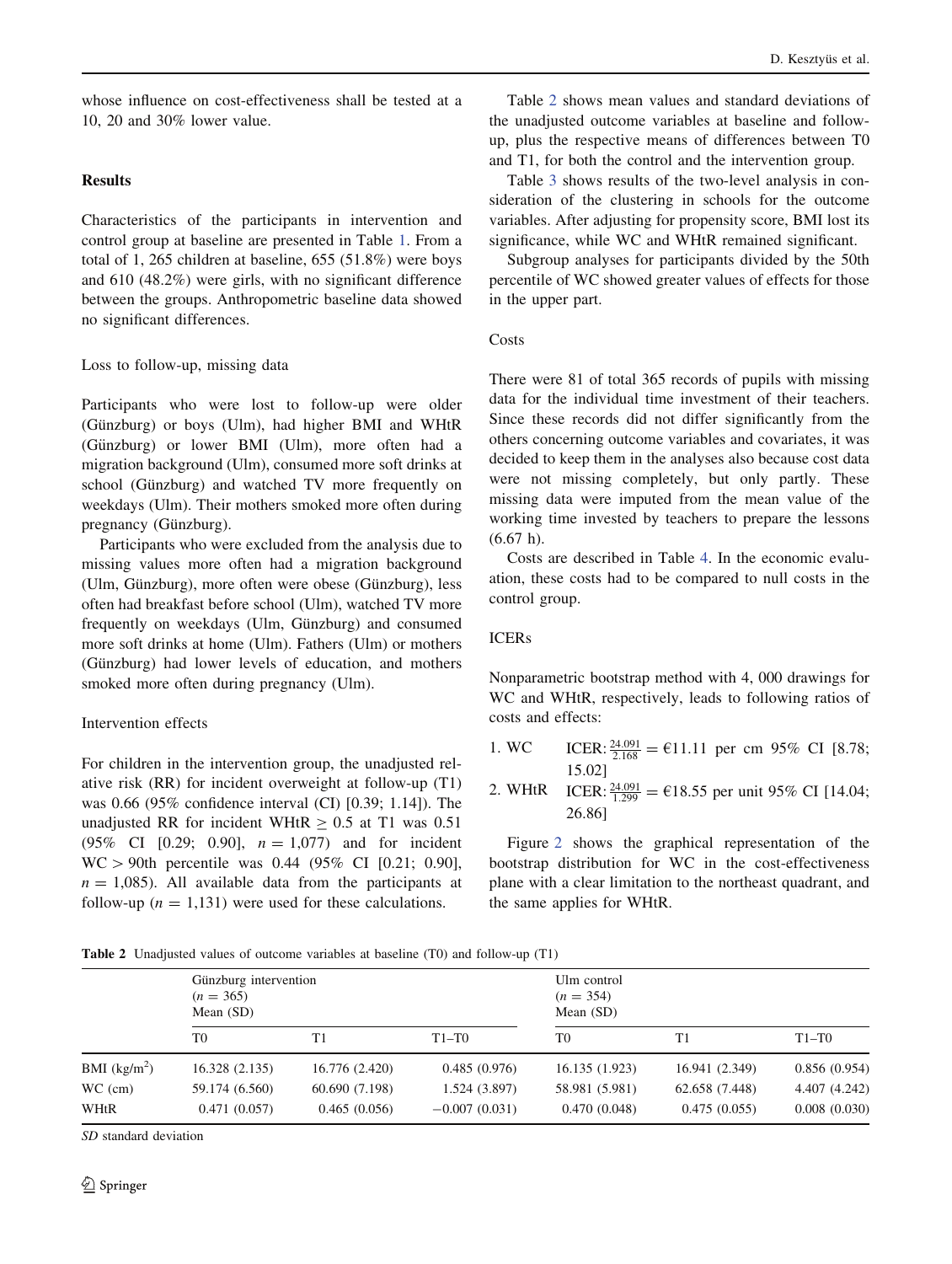| All $(n = 719)$                              | Model 1<br>Adjusted for baseline value |                    | Model 2<br>Adjusted for baseline value and propensity score |                    |  |
|----------------------------------------------|----------------------------------------|--------------------|-------------------------------------------------------------|--------------------|--|
|                                              | Estimator                              | 95% CI             | Estimator                                                   | 95% CI             |  |
| BMI $(kg/m^2)$                               | $-0.387$                               | $[-0.553; -0.221]$ | $-0.173$                                                    | $[-0.401; 0.056]$  |  |
| $WC$ (cm)                                    | $-2.163$                               | $[-2.741; -1.585]$ | $-1.544$                                                    | $[-2.448; -0.646]$ |  |
| WHtR                                         | $-0.013$                               | $[-0.017; -0.009]$ | $-0.014$                                                    | $[-0.021; -0.007]$ |  |
| $\leq$ 50 percentile of WC ( <i>n</i> = 388) |                                        |                    |                                                             |                    |  |
| BMI $(kg/m^2)$                               | $-0.273$                               | $[-0.447; -0.099]$ | $-0.177$                                                    | $[-0.431; 0.078]$  |  |
| $WC$ (cm)                                    | $-1.514$                               | $[-2.204; -0.823]$ | $-1.270$                                                    | $[-2.321; -0.218]$ |  |
| WHtR                                         | $-0.009$                               | $[-0.015; -0.003]$ | $-0.012$                                                    | $[-0.021; -0.003]$ |  |
| $\geq$ 50 percentile of WC ( <i>n</i> = 331) |                                        |                    |                                                             |                    |  |
| BMI $(kg/m^2)$                               | $-0.497$                               | $[-0.744; -0.250]$ | $-0.140$                                                    | $[-0.501; 0.221]$  |  |
| $WC$ (cm)                                    | $-2.881$                               | $[-3.869:-1.893]$  | $-1.850$                                                    | $[-3.465; -0.234]$ |  |
| WHtR                                         | $-0.017$                               | $[-0.025; -0.010]$ | $-0.016$                                                    | $[-0.028:-0.004]$  |  |

<span id="page-6-0"></span>

CI confidence limits

| <b>Table 4</b> One-year intervention<br>costs in 2008 Euro | Item                   | <b>Quantity</b>           | Unit costs     | Total cost |
|------------------------------------------------------------|------------------------|---------------------------|----------------|------------|
|                                                            | Teacher time           |                           |                |            |
|                                                            | Training               | 3 times 2 h, 46 teachers  | 22.62/h        | 6,243.12   |
|                                                            | Prepare lessons        | Mean 6.57 h, 46 teachers  | 22.62/h        | 6,836.22   |
|                                                            | Scientific coordinator | 40% of total working time | 30,000.00/year | 12,000.00  |
|                                                            | Work books and copies  | 46 classes                | 30.00/each     | 1,380.00   |
|                                                            | Postal charges         | 6 packages, 46 teachers   | 1.45/package   | 400.20     |
|                                                            | Total                  |                           |                | 26,859.54  |



Fig. 2 Incremental cost-effectiveness ratio (ICER) for waist circumference. Scatter plot in the cost-effectiveness plane showing the mean differences in costs and effects from the trial data using 4,000 bootstrap re-samples (differences based on intervention minus control)

#### NMB and net benefit regression

The graphical representation of the NMB, concerning WC in Fig. [3,](#page-7-0) computed on the bootstrap data, shows a positive net benefit since at the point of intersection of the line with the X-axis, with a willingness to pay of  $E$ 11.11.

Observations in this graphic coincide with the parameter intervention in the net benefit regression without adjustment on propensity score. Table [5](#page-7-0) shows parameters of the net benefit regression in dependency on MWTP.

After adjustment, at a MWTP of €35 with an estimator of  $€31.80$  for the net benefit, both values of the corresponding CI are located in the positive range (95% CI [3.91; 59.69]).

For WHtR, at a MWTP of  $E$ 35, the estimator for the net benefit amounts to  $\epsilon$ 25.93 and the adjusted CI is located in the positive range (95% CI [2.55; 49.31]).

The confidence intervals for the NMB for both WC and WHtR are located in the positive range but reflect little precision of the estimates.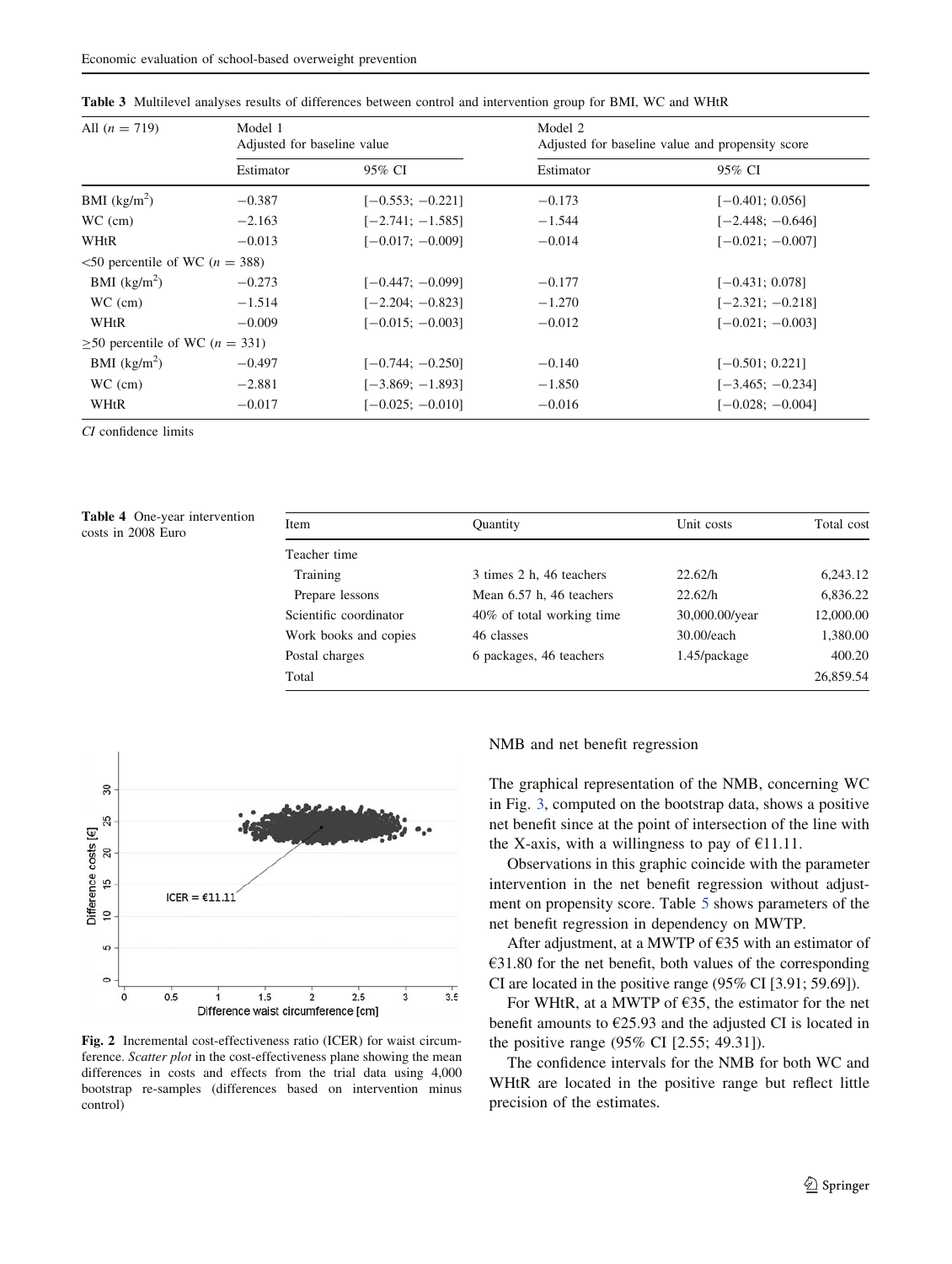<span id="page-7-0"></span>

Fig. 3 Net monetary benefit (NMB) statistics for waist circumference as a function of willingness to pay. The intersections of the net benefit curves with the NMB = 0 axis define the point estimate and  $95\%$ confidence interval on cost-effectiveness

Table 5 Net benefit regression for WC

| Model                                    | Estimator       |                 |                 |  |  |
|------------------------------------------|-----------------|-----------------|-----------------|--|--|
|                                          | $\lambda = 0$ € | $\lambda = 156$ | $\lambda = 306$ |  |  |
| No treatment                             | Reference       | Reference       | Reference       |  |  |
| Intervention                             | $-23.32$        | $-0.59$         | 23.72           |  |  |
| Intervention without<br>propensity score | $-22.08$        | 8.42            | 40.85           |  |  |
| Propensity score                         | 1.70            | 15.67           | 30.25           |  |  |

 $\lambda$  = maximum willingness to pay MWTP



Fig. 4 Cost-effectiveness acceptability curve (CEAC) for waist circumference showing the probability that the intervention is costeffective compared to the control (no intervention) under various assumptions of willingness to pay

**CEAC** 

The cost-effectiveness acceptability curve in Fig. 4 illustrates the estimates of the probability that net monetary benefit is positive in dependency on the MWTP for WC in the intervention group compared to the control group. Since all cost-effectiveness pairs of the bootstrap sample are located in the north-east quadrant of the cost-effectiveness plane (more costly, more effective), the CEAC intersects the Y-axis at 0%. For the same reason, the present CEAC is an increasing function of MWTP and asymptotes to 100% acceptability. 95% CI for the acceptability covers MWTP from  $\epsilon$ 8.78 to  $\epsilon$ 15.04.

The same applies for the CEAC for WHtR (95% CI [€14.04; €26.87].

#### Sensitivity analysis

At a 10% lower difference in effects, the costs for a onecentimetre change in WC lead to 11% higher costs: ICER :  $\frac{24.091}{1.951}$  = €12.35 per cm (25% higher costs for a 20% change and 43% higher costs for a 30% change).

The same percentage of higher costs applies for changes in effects in WHtR.

# Discussion

# Strengths and limitations

The strength of this investigation lies in the prospective assessment of cost data and workload of the teachers, which is important for the quality of the economic evaluation. To account for the missing randomization, propensity score adjustment is used to deal with observed covariate differences and to obtain valid unbiased estimates of the average causal effects [[23\]](#page-10-0).

The strength of the URMEL-ICE intervention lies first within its uncomplicated implementation through teachers in regular classes, thus reaching as many children as possible in an age group in a school-setting. Parental involvement reinforces the efficacy. Second strength lies within its multidirectional design aiming at three risk factors for the development of childhood overweight, namely consumption of soft drinks, sedentary lifestyle and time spent with screen media. According to the reviews of Kropski et al. [[24\]](#page-10-0) and Livingstone et al. [[25\]](#page-10-0), school-based multicomponent preventive measures have better chances to be successful.

The first limitation that should be mentioned is the lack of a parallel control group for the Günzburg intervention. The participants in the used control group from Ulm, tested 2 years earlier, showed some differences to the participants of the Günzburg intervention group concerning covariates, but not baseline values of the outcome parameters. Thus, the results of the study are exploratory findings and should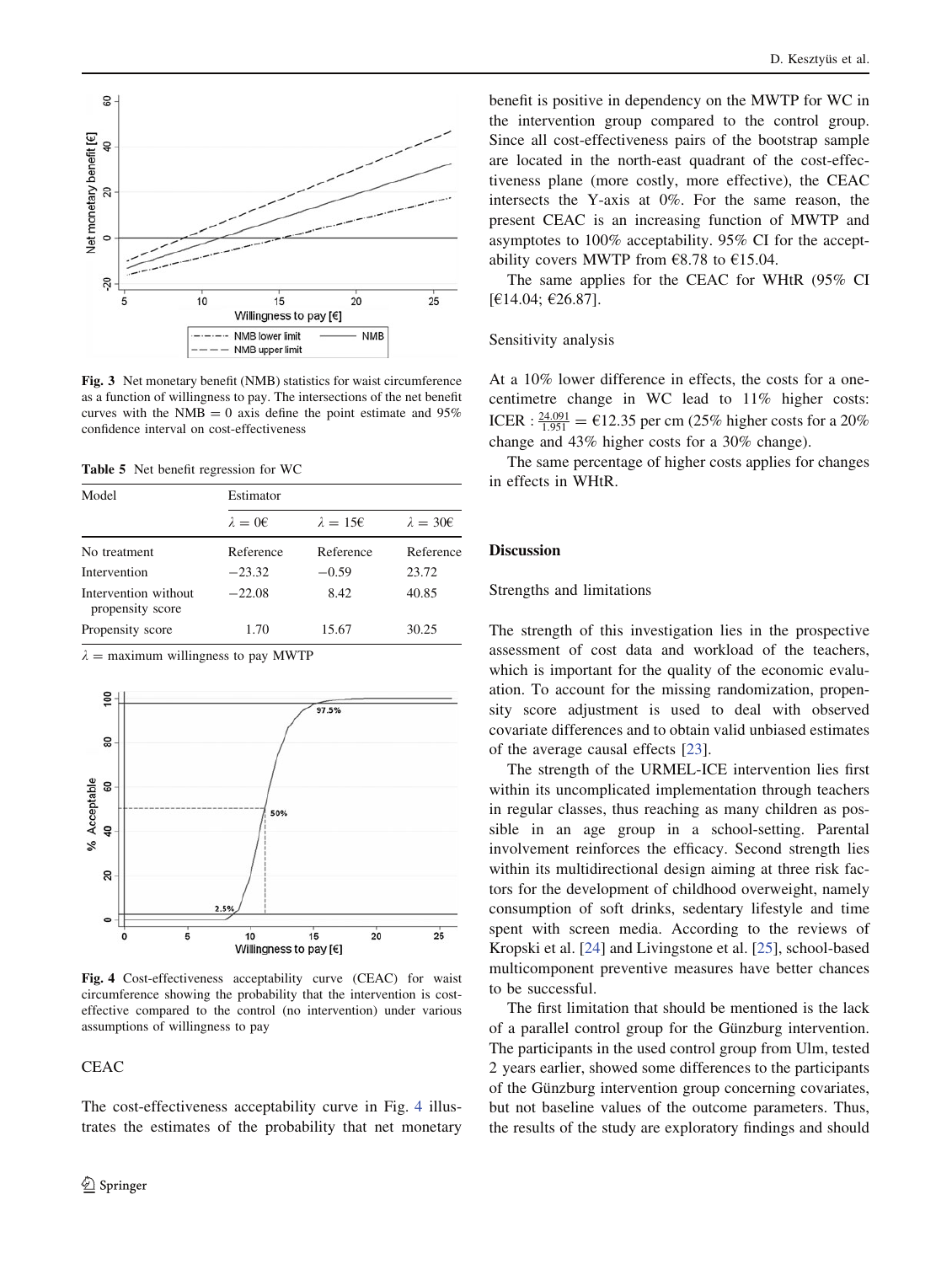be interpreted as such. Further limitations are loss to follow-up and missing values for analyses. The number of missing data in this study was elevated due to the amount of variables needed to compute the propensity score. This was necessary for the adjustment for group differences and influence factors.

Missing data and censoring may imply a form of selection bias but, in the best case, only lessen the precision of the study  $[15]$  $[15]$ . Even in the frequently cited study of Wang et al. [[26\]](#page-10-0), a loss to follow-up from initial 1,203 to 641 participants in the end is reported.

Possible reasons for the better success in the Günzburg cohort than in the original Ulm cohort may lie in the fact that teachers in Günzburg were asked to fill in weekly questionnaires to record their labour input to assess costs, and this may have led to a more intensive engagement with the implementation. Another fact is that all teachers in the county of Günzburg were advised to take part by their supervisory school authority, whereas the Ulm cohort consists only of teachers who decided to opt in on their own, which may have led to a selection bias. So, the effects in Ulm had a smaller size and would have needed more participants to confirm the statistical evidence. And although the regions in which the studies were conducted are in close neighbourhood, there may be a number of marginal differences, which in sum could have led to different effects.

Willingness to pay (WTP) versus quality-adjusted life years (QALYs)

The URMEL-ICE intervention has significantly reduced the growth of WC and WHtR in the participating children. Costs of  $E11.11$  per cm WC growth inhibited and  $E18.55$ per unit (0.01) WHtR increase avoided show favourable cost-effectiveness ratios.

The results of this investigation show clearly that prevention of overweight and obesity in a school setting with low financial input, achieved by implementing the intervention in classrooms by teachers in regular lessons, can be effective and cost-effective as well.

One possibility to decide whether an intervention is cost-effective is to compare its costs to a threshold of the WTP for a specific change in health status. The costs of  $E24.09$  (US\$35.41) per child in the URMEL-ICE intervention to cut incidence of  $WC > 90th$  percentile and WHtR  $\geq 0.5$  by the half fall below the value of US\$46.91 Cawley et al. [[27\]](#page-10-0) found in their contingent valuation analysis of WTP for a 50% reduction of childhood obesity. Though one should not forget that the costs of US\$35.41 incurred per child (second grade) and the WTP of US\$46.91 is measured per adult individual (aged 18 and over), it may not be compared directly. The MWTP values

mentioned in the economic evaluation of the URMEL-ICE project remain hypothetical.

WTP and QALYs are alternative measures of the value of reductions in health risk. The QALY assessment for children is difficult, and the number of instruments suitable for cost–utility or cost–benefit analyses is limited. One reason is the inability of young children to value changes in health directly and the potential biased valuation of proxy respondents [[28\]](#page-10-0). Only few authors report utility assessment in children. A review carried out in 2008 by Tarride et al. [\[29](#page-10-0)] identified 34 studies, most of them in the area of cancer and using the Health Utility Index (HUI). Nonetheless, some studies suggest a lower HRQoL for overweight and obese school children, measured with instruments that do not support the generation of utility weights [[30–32\]](#page-10-0).

## Cost and risk reduction through lower WC and WHtR

BMI is the accepted standard index for the definition of overweight and obesity, but BMI does not differentiate between overweight due to increased muscle and fat mass. A great deal of adolescents (32.1% of females and 42% of males) who were classified as overweight or obese due to their BMI did not have truly high adiposity [\[33](#page-10-0)]. So the effectiveness of programmes comprising physical education, where an increase in muscle mass or the transformation of fat mass into muscles is part of the effect cannot be measured exactly via BMI. For the measurement of fat distribution, measures like WC and WHtR that take abdominal fat tissue into account are more suitable.

Especially visceral fat accumulation holds higher risk of metabolic syndrome and is associated with increased secretion of free fatty acids, hyperinsulinemia, insulin resistance, hypertension and dyslipidemia [\[33](#page-10-0), [34\]](#page-10-0). The new IDF (International Diabetes Association) definition of at-risk groups and of metabolic syndrome in children and adolescents uses  $WC \ge 90$ th percentile as the main and essential component [[35\]](#page-10-0). WC may even be a helpful parameter in identifying prepubertal children with higher cardiovascular risk [\[36](#page-10-0)]. Maffeis et al. [[37\]](#page-10-0) found out that each centimetre increase in WC at the age of 8 years doubled the risk of having 20% greater BMI 4 years later. They consider WC as a promising index to assess adiposity as well as to make a prognosis.

The same applies to WHtR. Ashwell and Hsieh [[38\]](#page-10-0) publicized six reasons why WHtR is a rapid and effective global indicator for health risks of obesity and how it could simplify the health message on obesity. There are some studies that prove WHtR is also a suitable risk predictor for children and adolescents [[39–41\]](#page-10-0).

Greater WC has been shown to be associated with excess burden of ill health. Cornier et al. [[42\]](#page-10-0) provided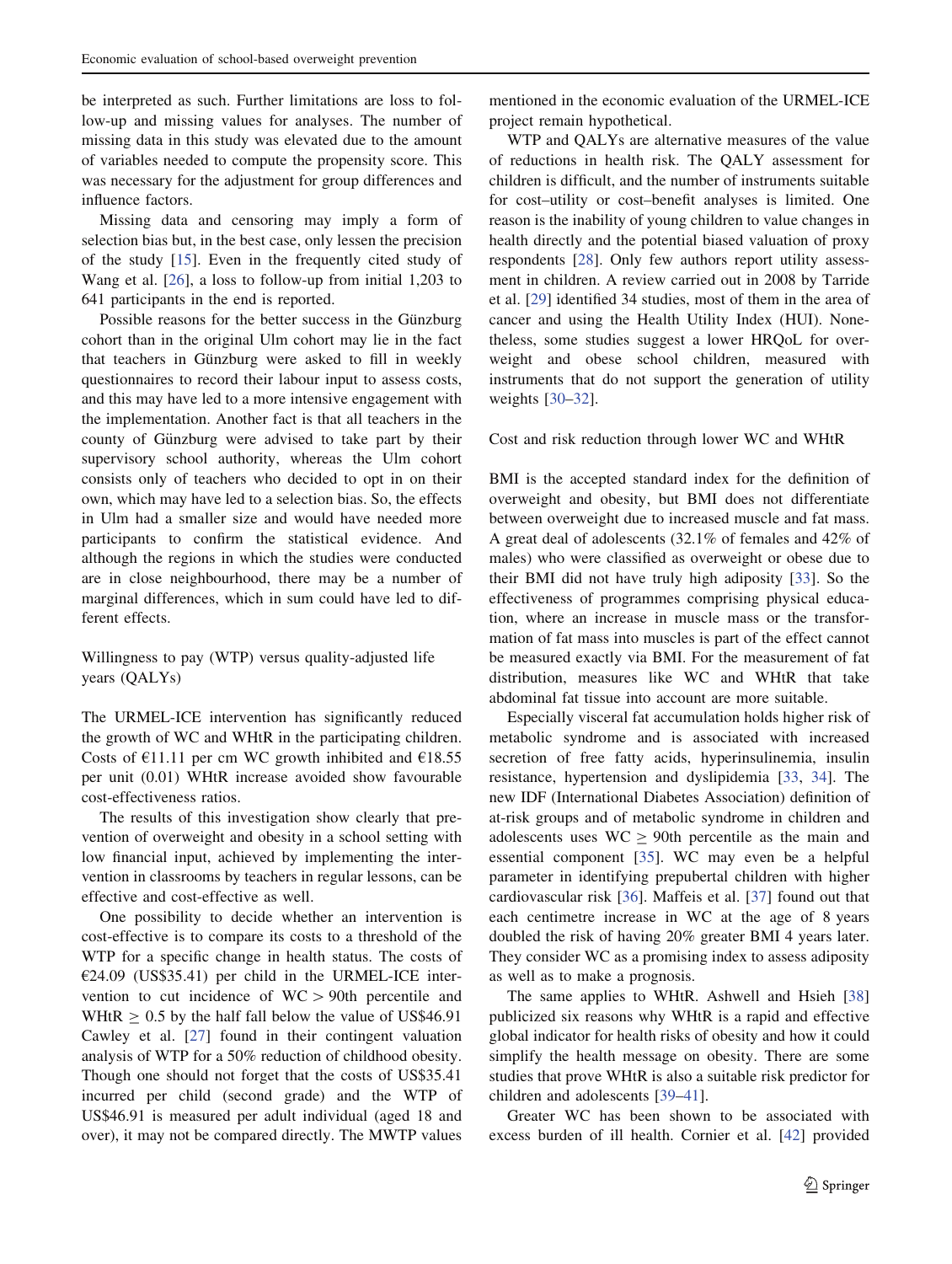<span id="page-9-0"></span>evidence that WC but not BMI significantly correlates with total health care charges in a population sample from outpatient medical clinics in Denver, USA. The highest costs were incurred in the group with the highest WC quartile. Similar results come from Hojgaard et al. [[43\]](#page-10-0) who conducted a prospective cohort study with almost 32, 000 participants. They found out that WC is a more sensitive measure than BMI to identify individuals who will cause higher future health care costs. In this study population in Denmark, health care costs rose at a rate of 1.25% in women and 2.08% in men per added centimetre of WC above normal waistline [[44\]](#page-10-0). Hence, it can be assumed that the deceleration in growth of WC and the reduction in WHtR in primary-school children, achieved by the UR-MEL-ICE intervention, support the prevention of future health care costs and the reduction of health risks.

## Conclusion and perspective

School-based health promotion programmes are an important component in the effort to make children healthier. The URMEL-ICE experience shows that these programmes can be effective and that teachers are qualified to motivate pupils to change their lifestyle. Society, government and school authorities should not hesitate to invest in an early beginning of structured health promotion. URMEL-ICE offers a promising concept, but further research in form of randomized controlled trials for more precision has to be done.

Whether the deceleration in the growth of WC and WHtR persists cannot be foreseen. But regarding the growing necessity for action on the one hand and the need for further investigation on the other hand, as it is requested by almost every scientist working in the field of childhood overweight and obesity, there is no time to waste but to search for effective, easy-to-implement solutions for low budgets. Accordingly, the URMEL-ICE intervention was revised and expanded on four grades of primary school. Starting in September 2010, about 160 classes in primary schools in the state of Baden-Württemberg with approximately 2,000 children are implementing the intervention and are taking part in a randomized trial to evaluate its impact. All cost data and HRQoL will be assessed for further reports of cost-effectiveness.

Acknowledgments URMEL-ICE Ulm was funded by the Baden-Württemberg Stiftung, and URMEL-ICE Günzburg was funded by the county of Günzburg and the community foundation of the county. We like to thank all who supported the URMEL-ICE Günzburg project, namely the district administrator H. Hafner and his staff members from the district administration, Dr. Dr. W. Stolle and the members of the community foundation, Dr. R. Schmid from the medical authority, H. Hillenbrand from the AOK Günzburg, and J. Seibold from the local education authority. Many thanks for their contributions to B. Aigner and the students of the school of physiotherapy in Günzburg. Special thanks to S. Sufeida for the data management. Thanks to all members of the ''Komm mit in das Gesunde Boot–Grundschule'' working group for their input. Thanks to all members of the former URMEL-ICE working group. Thanks to V. and C. Friedl for their language assistance. Finally, we thank the teachers and pupils who participated in the study.

#### References

- 1. Trasande, L.: How much should we invest in preventing childhood obesity? Health Aff. (Millwood) 29, 372–378 (2010)
- 2. Daniels, S.R.: The consequences of childhood overweight and obesity. Future Child 16, 47–67 (2006)
- 3. Fry, J., Finley, W.: The prevalence and costs of obesity in the EU. Proc. Nutr. Soc. 64, 359–362 (2005)
- 4. Finkelstein, E.A., Ruhm, C.J., Kosa, K.M.: Economic causes and consequences of obesity. Annu. Rev. Public Health 26, 239–257 (2005)
- 5. Fröschl, B., Haas, S., Wirl, C.: Overweight prevention in adolescents and children (behavioural and environmental prevention). Cologne: German agency for health technology assessment (DAHTA). pp. 1–10. [http://portal.dimdi.de/hta/hta\\_berichte/hta](http://portal.dimdi.de/hta/hta_berichte/hta242_bericht_de.pdf) [242\\_bericht\\_de.pdf](http://portal.dimdi.de/hta/hta_berichte/hta242_bericht_de.pdf) (2009). Accessed 14 June 2011
- 6. Schwappach, D.L.B.: The economic evaluation of prevention– let's talk about values and the case of discounting. Int. J. Public Health 52, 335–336 (2007)
- 7. John, J., Wenig, C.M., Wolfenstetter, S.B.: Recent economic findings on childhood obesity: cost-of-illness and cost-effectiveness of interventions. Curr. Opin. Clin. Nutr. Metab. Care (2010). doi:[10.1097/MCO.0b013e328337fe18](http://dx.doi.org/10.1097/MCO.0b013e328337fe18)
- 8. Nething, K., Stroth, S., Wabitsch, M., Galm, C., Rapp, K., Brandstetter, S., Berg, S., Kresz, A., Wartha, O., Steinacker, J.M.: Primärprävention von Folgeerkrankungen des Übergewichts bei Kindern und Jugendlichen [Primary prevention of sequelae of adiposity in children and adolescents]. Dtsch. Z. Sportmed. 2, 42–45 (2006)
- 9. Nagel, G., Wabitsch, M., Galm, C., Berg, S., Brandstetter, S., Fritz, M., et al.: Determinants of obesity in the Ulm research on metabolism, exercise and lifestyle in children (URMEL-ICE). Eur. J. Pediatr. 168, 1259–1267 (2009)
- 10. Ebbeling, C.B., Pawlak, D.B., Ludwig, D.S.: Childhood obesity: public-health crisis, common sense cure. Lancet 360, 473–482 (2002)
- 11. World Health Organization. Obesity and overweight. WHO. [http://www.who.int/dietphysicalactivity/media/en/gsfs\\_obesity.pdf](http://www.who.int/dietphysicalactivity/media/en/gsfs_obesity.pdf) (2003). Accessed 14 June 2011
- 12. Cole, T.J., Bellizzi, M.C., Flegal, K.M., Dietz, W.H.: Establishing a standard definition for child and obesity worldwide: international survey. BMJ 320, 1240–1243 (2000)
- 13. Schwandt, P., Kelishadi, R., Haas, G.M.: First reference curves of waist circumference for German children in comparison to international values: the PEP Family Heart STudy. World J. Pediatr. 4, 259–266 (2008)
- 14. D'Agostino, R.B.: Propensity score methods for bias reduction in the comparison of a treatment to a non-randomized control group. Stat. Med. 17, 2265–2281 (1998)
- 15. Morshed, S., Tornetta, P., Bhandari, M.: Analysis of observational studies: a guide to understanding statistical methods. J. Bone Jt. Surg 91, 50–60 (2009)
- 16. McAuley, K.A., Taylor, R.W., Farmer, V.L., Hansen, P., Williams, S.M., Booker, C.S., et al.: Economic evaluation of a